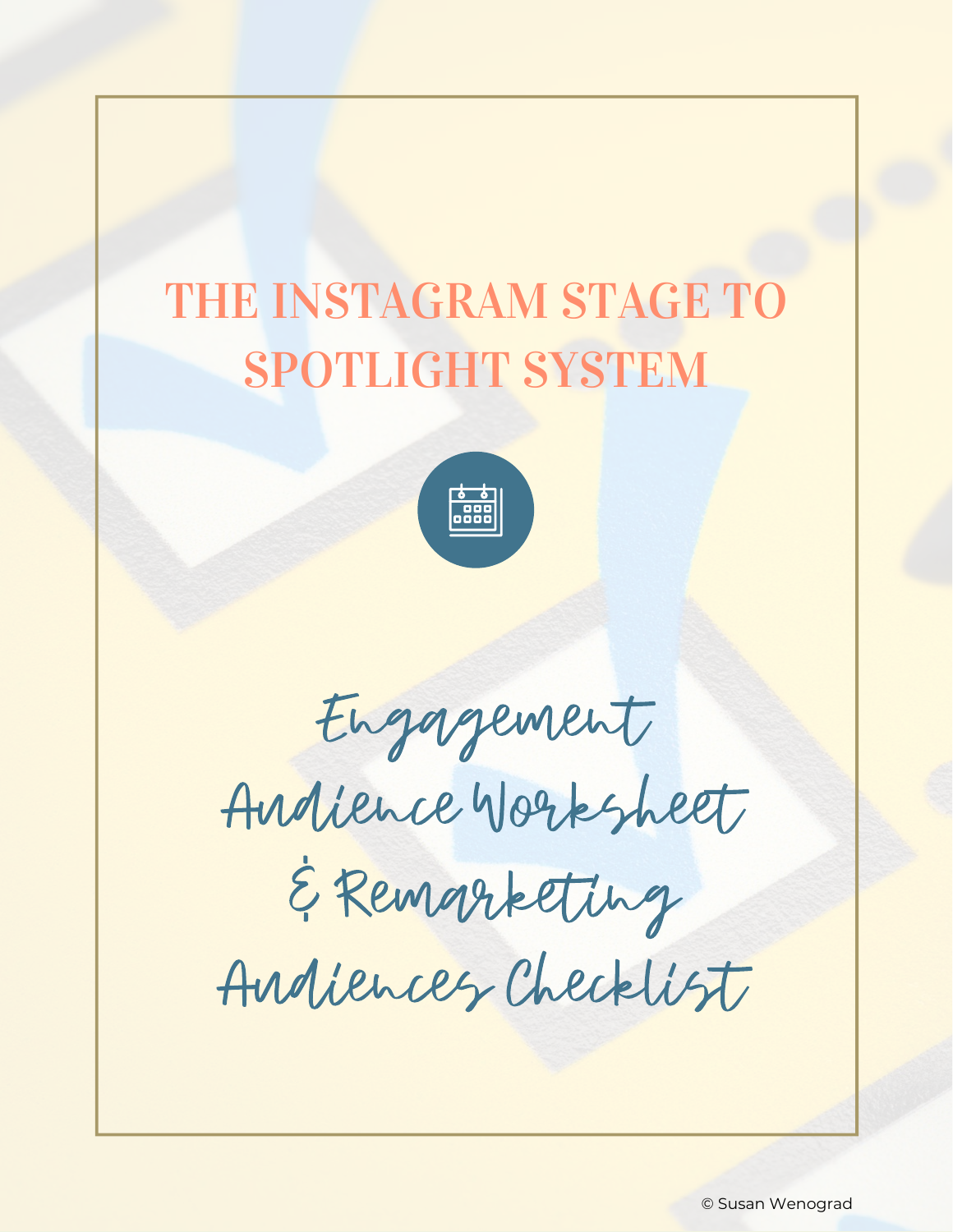

### Story Engagement Types Checklist





"This or that" question types

#### Questions

Guide users on questions they can ask you, or ask them a question to answer.



Ask users to swipe up and react.



#### **Ouizzes**

Limit of 4 possible answers. (Emojis can be used!)

Users/brands to tag **Countdown sticker** 

User testimonials, influencers who might be likely to share, etc.

Encourage users to enable the reminder feature!

#### Challenge sticker

You will nominate users. Works great with the users/brands to tag, or to hold students who pledge accountable.

### Ask for reactions

Ask users to swipe up for a quick reaction to your story.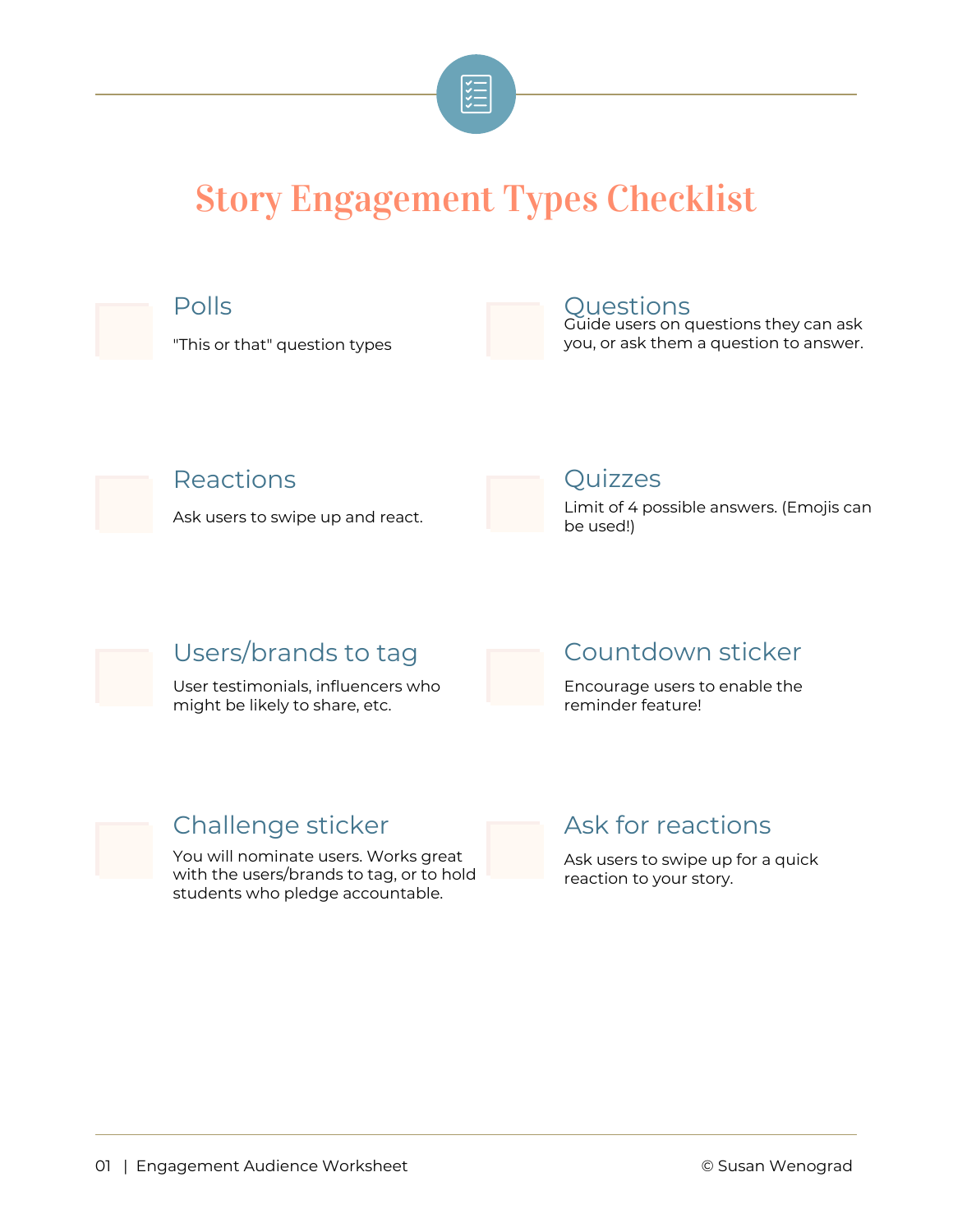

## Engagement Brainstorming

Poll Options

Question Options

Quizzes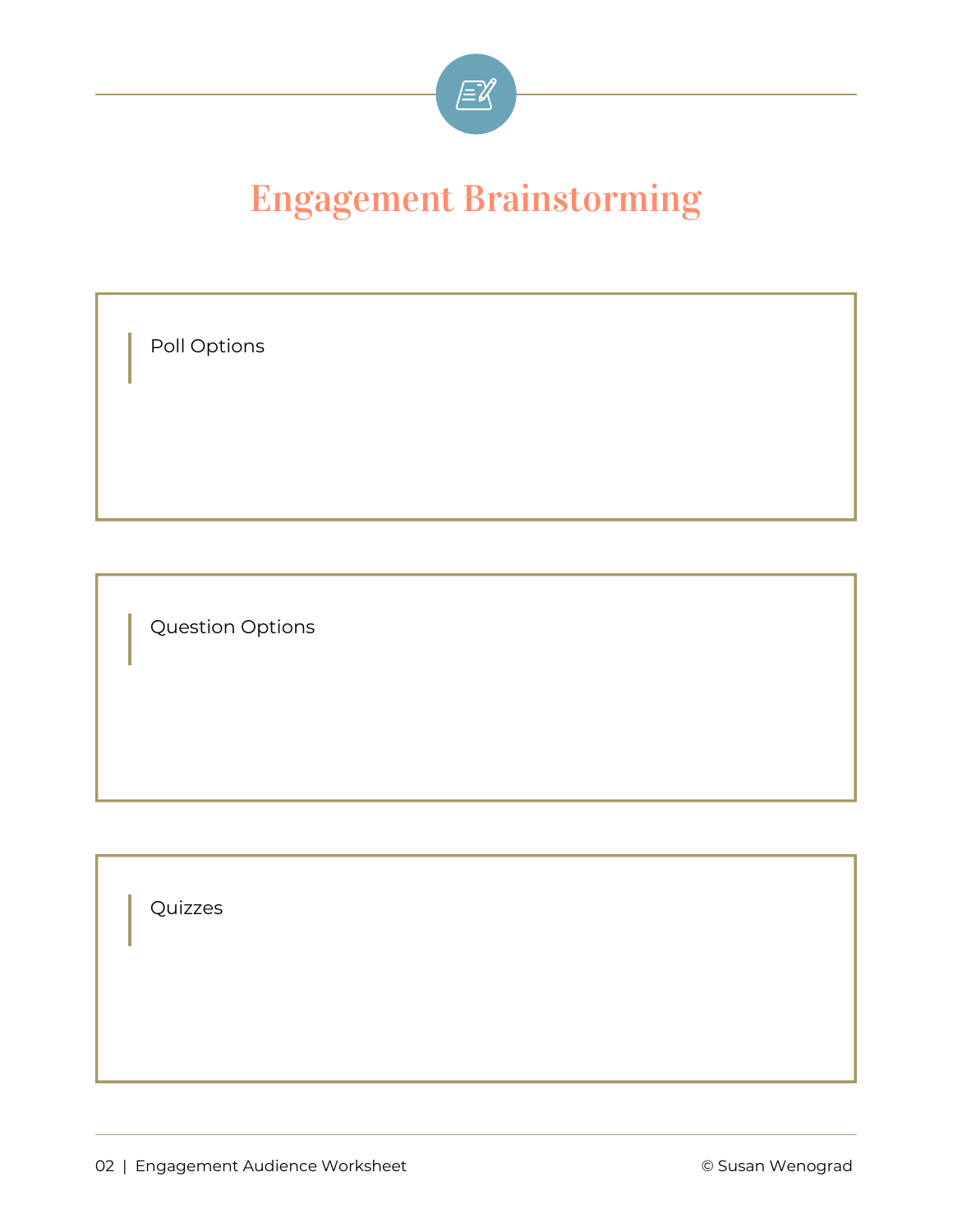

### Engagement Brainstorming

Encourage a DM

Brands/users tag options

Countdown stickers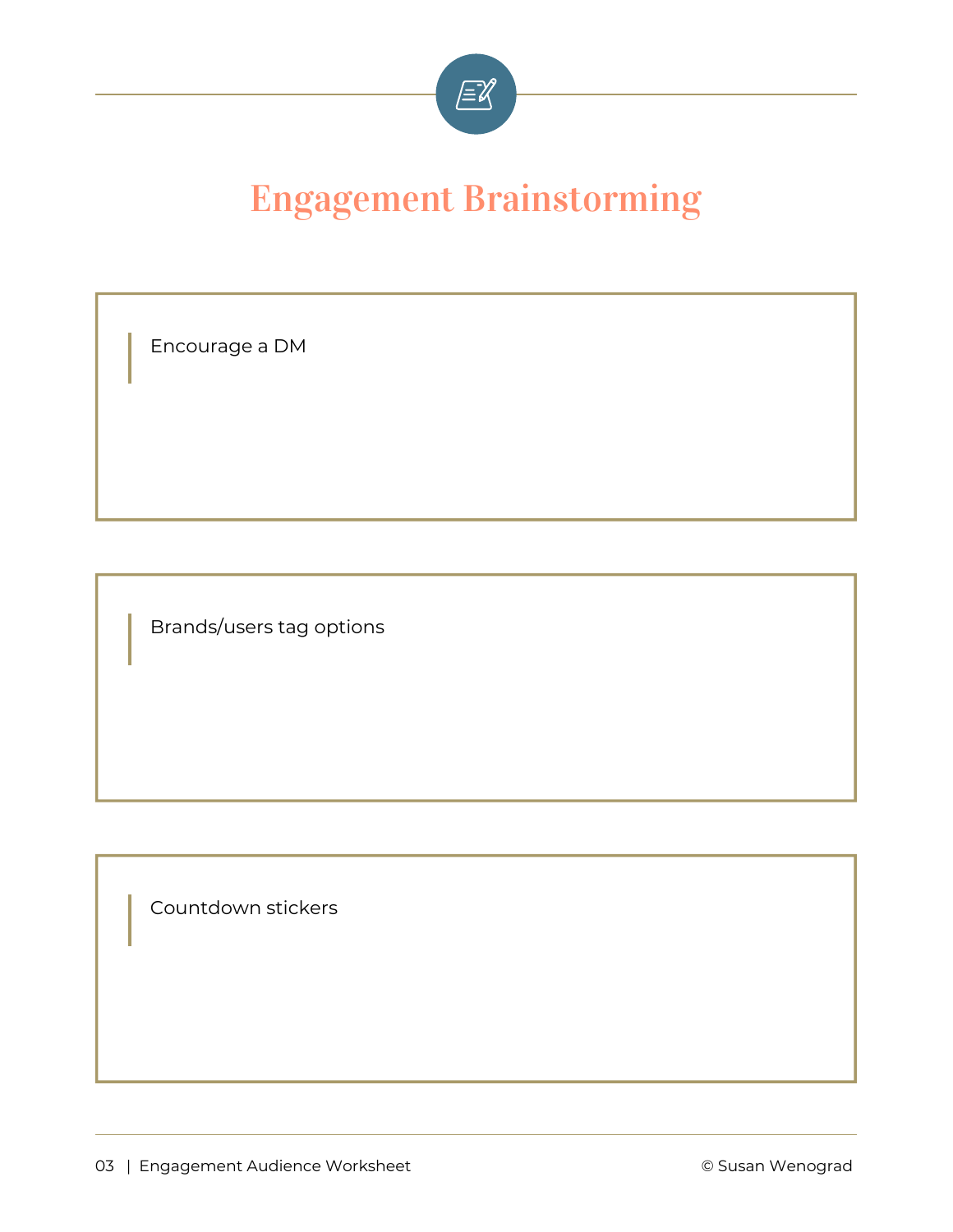

### Engagement Brainstorming

Ask for reactions (swipe up on Story)

Challenge sticker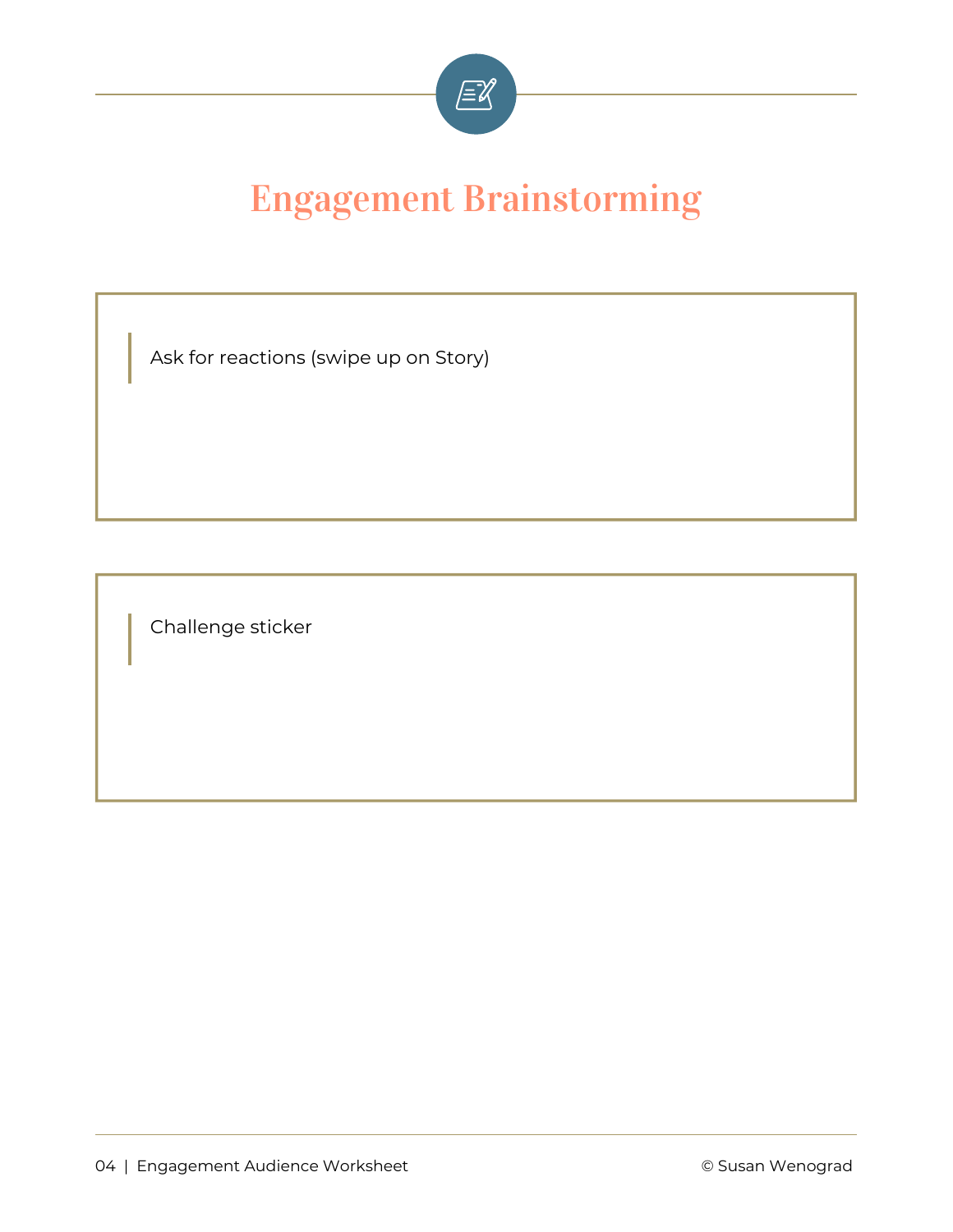

### Remarketing Audience Checklist